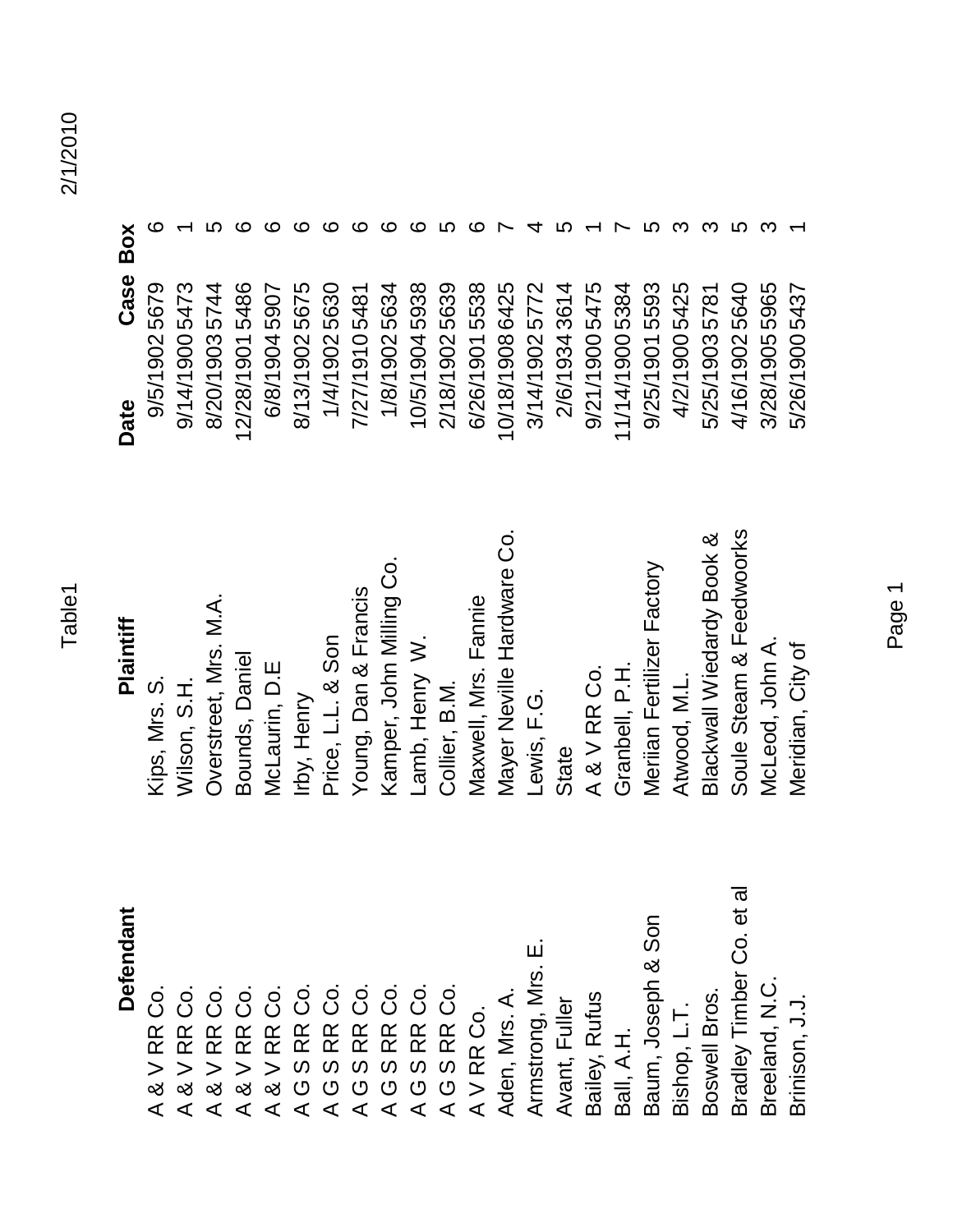| г<br>L |  |
|--------|--|
|        |  |
|        |  |
|        |  |

| <b>Defendant</b>                                         | Plaintiff                    | Date           | Case Box |  |
|----------------------------------------------------------|------------------------------|----------------|----------|--|
| Brooke, J. Wiley                                         | Ambercrombie, Mrs. Daria     | 2/2/1900 5533  |          |  |
| Brooks, E.F.                                             | Lang, J.I.                   | 1/7/1900 5527  |          |  |
| Brookshire, W.C. et al                                   | Williams, F.W. Agency        | 8/21/19005491  |          |  |
| Brown, S.M. & W.F.                                       | Meridian National Bank       | 9/7/1901 5597  |          |  |
| Buchanan, W.F.                                           | Davis, E.M.                  | 2/3/1900 5220  |          |  |
| Bunyard, A.R. et al                                      | Oumberley, A.J.              | 1/1/19025619   |          |  |
| Bunyard, W.R.                                            | Wimberly, A.J.               | 10/1/1900 5258 |          |  |
| et al<br>Burroughs & McEwin                              | Kamper, John Trucking and    | 3/30/1900 5452 |          |  |
| Cain Milling Co.                                         | Beemon, G.C.                 | 12/21/19045975 |          |  |
| Cain Milling Co.                                         | Story & Co.                  | 12/31/19045976 |          |  |
| Cains Milling Co.                                        | Smith Bros.                  | 12/3/19045974  |          |  |
| Cains Milling Co.                                        | Gaddis, T.B.                 | 12/3/19045973  |          |  |
| Camp Bro.                                                | Cattett, J.C.                | 11/5/19015523  |          |  |
| Catlett, John C.                                         | Camp, R.M.                   | 8/28/1900 5469 |          |  |
| Central Lumber Co. et al                                 | Catlett, W.S.                | 4/25/1905 5950 |          |  |
| Chicago Coal & Lumber Co. et al Soule Steam & Feedwoorks |                              | 4/16/19025640  |          |  |
| Chisholm, R.L.                                           | Travellers Protection Assn.  | 7/14/19005458  |          |  |
| City Compress & Co.                                      | NO NE RR Co.                 | 1/1/1900 5512  |          |  |
| Cochran, R.F.                                            | Stouts, W.C.                 | 4/15/19015298  |          |  |
| Cohn Bros. Mfg.                                          | Claflim, H.B. & Co.          | 1/1/19055998   |          |  |
| Cole Mfg. Co.                                            | Meridian Sash & Blind Factor | 2/10/19005408  |          |  |
| Coleman, S.S. et al                                      | Meridian Fertilizer Factory  | 12/14/19045979 |          |  |
| Cumberland Telephone & Telegr Stroup, Mrs. Lula          |                              | 9/6/19025680   | ဖ        |  |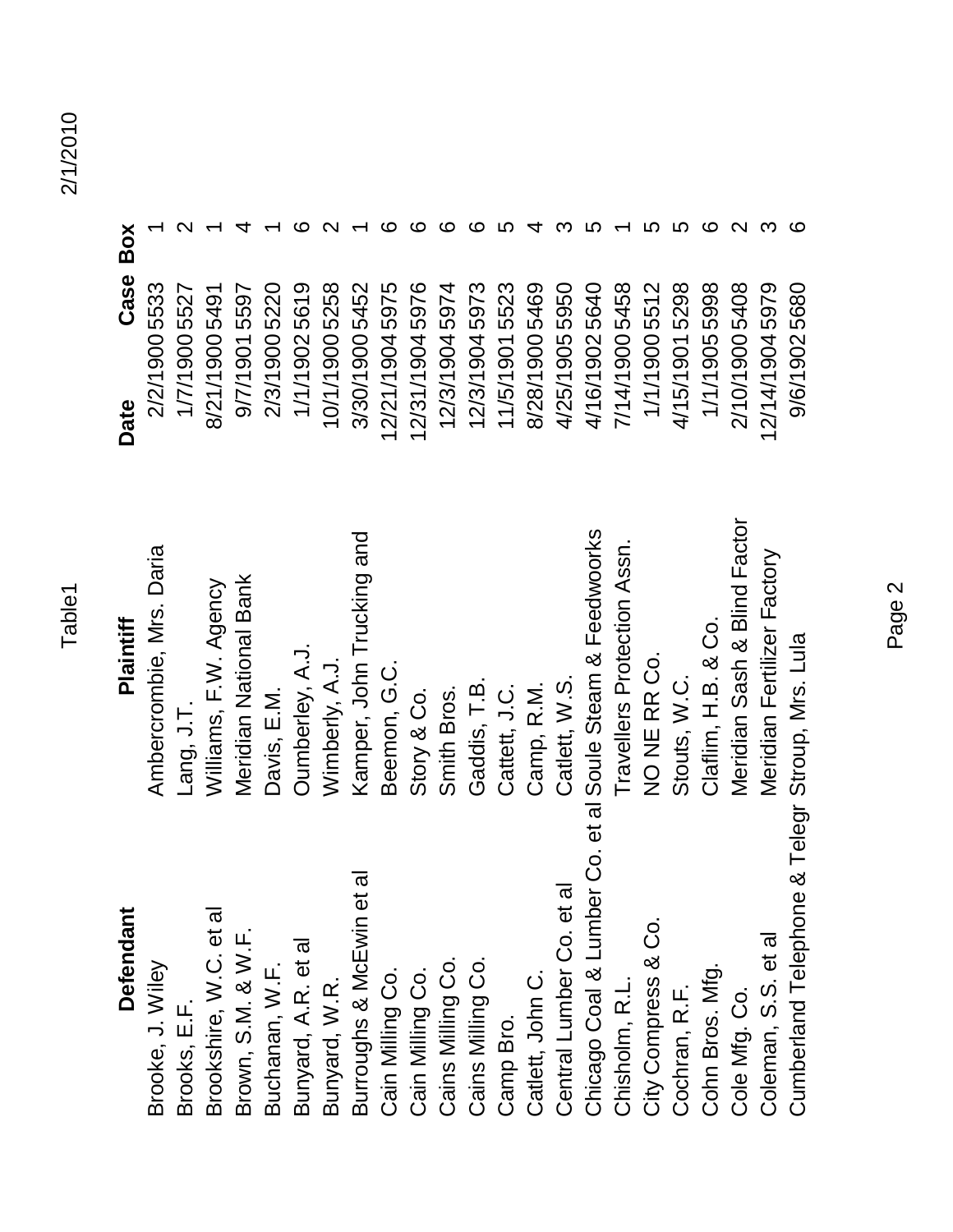| <b>Defendant</b>                      | Plaintiff                 | Case<br>Date   | Box |
|---------------------------------------|---------------------------|----------------|-----|
| Darden, B.F.                          | Winner & Meyer            | 3/27/1900 5417 |     |
| David, Dan                            | Presly, Matt              | 9/15/19015549  |     |
| DeGraffeuried, T.B.S.                 | Poole Bros.               | 8/18/19045949  |     |
| Dobson, T.L. et al                    | Carothers Jones Shoe Co.  | 3/29/1900 5422 |     |
| Doty, L.H.                            | Schwab, R.                | 6/27/1900 5449 |     |
| Downs, S.I.                           | Poole, R.P.               | 1/11/19053963  |     |
| Eagle Cotton Oil Co.                  | Williams, E.B. & Co.      | 9/26/1900 5485 |     |
| Eaves, Dick et al                     | Brahan, F.V.              | 8/6/1900 5467  |     |
| Elmer, Robert et al                   | Meridian, City of         | 2/17/19005409  |     |
| Embry, W.P.                           | Gibon, Jerry              | 1/5/19015521   |     |
| Eurekla Plaining Mill                 | Hand, James               | 9/2/19015588   |     |
| First National Bank of                | Meridian e Lewis, W.W.    | 6/30/1900 5453 |     |
| Flemming, W.C.                        | Watkins, G.L.             | 7/15/19015567  |     |
| Gallagher, F.A.                       | Parian Paint Co.          | 2/18/19035771  |     |
| Gilmer, I.C.                          | Fearn, J.A. & T.C.        | 8/17/19045930  |     |
| <b>N&amp;SAE</b><br>Grand Lodge of MS | Buckley, Hannah           | 12/29/19025688 |     |
| Grant, M.R.                           | Culpepper, Jonathan et al | 1/2/1900 5244  |     |
| Grant, M.R.                           | Jones, Mrs. E.R.          | 9/23/19025684  |     |
| Greenwall, Sain et al                 | Meridian, City of         | 9/9/19015572   |     |
| Griffin, J.B. et al                   | New Orleans Cypress Lumb  | 4/2/1900 5101  |     |
| Hall Lumber Co.                       | Robinson, G.W.            | 2/22/1900 5530 |     |
| Hall, John E. Commission Co.          | Kamper, John Milling Co.  | 10/5/19045780  |     |
| Hammer, Geo. M.                       | Meridian, City of         | 1/20/1900 5451 |     |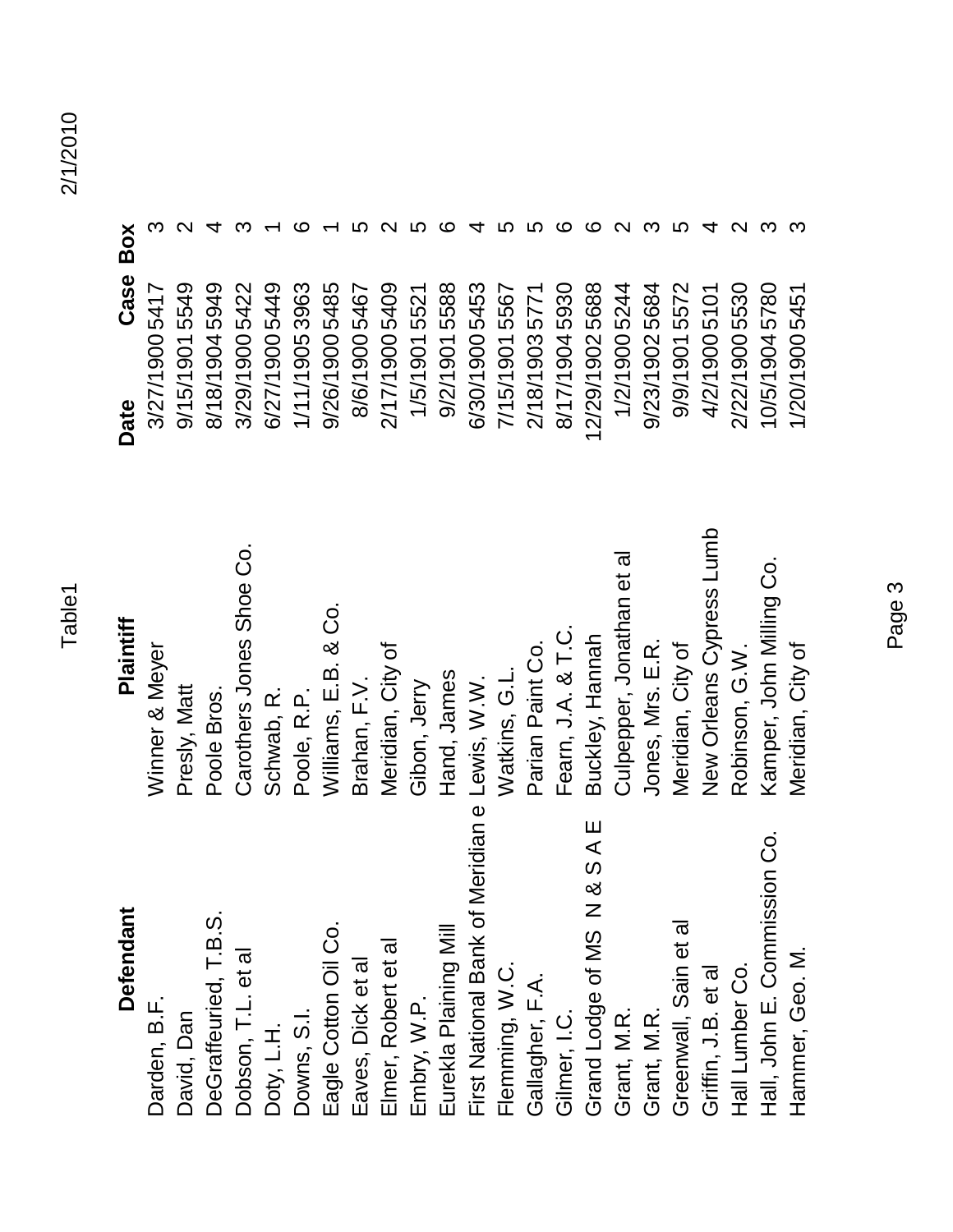| <b>Defendant</b>                                                     | Plaintiff                      | Date            | Case Box |   |
|----------------------------------------------------------------------|--------------------------------|-----------------|----------|---|
| Hardy, W.H. et al                                                    | Oumberley, A.J.                | 1/1/19025619    |          | ဖ |
| Harris, John W. et al                                                | Lauderdale County, Officers    | 1/1/19005447    |          |   |
| Harrison Fire Ins. Co.                                               | White, J.D.                    | 11/22/19025709  |          |   |
| Hart, E.H. et al                                                     | Bentley, Robert                | 7/21/19005461   |          |   |
| Hawkins, Mrs. Newton W.                                              | State Hwy Commission of M      | 5/7/1935 2652   |          |   |
| $\frac{1}{2}$<br>Henson, W.J. & Mrs.                                 | Threefoot Bros. & Co.          | 10/1/19025694   |          |   |
| Higgins, C.B.                                                        | First Natl Bank of Meridian    | 12/29/19045842  |          |   |
| Home Life Ins. Co.                                                   | Hyde, Laura G.                 | 4/10/1908 179   |          |   |
| Horne, Jno.H.                                                        | Dumas, Wistly                  | 1/2/19015518    |          |   |
| Huddleston, G.B.                                                     | State                          | 5/12/19005453   |          |   |
| Hyde, A.J.                                                           | Fairbanks & Co.                | 6/26/1901 4487  |          |   |
| Hyde, B.J.                                                           | White, T.J.                    | 12/5/1901 5590  |          |   |
| nsterstate Building & Loan Assn Horne, J.H.                          |                                | 12/28/1901 5350 |          |   |
| Corp et al<br>International Banking                                  | Winner & Meyer                 | 11/15/19035835  |          |   |
| Johnson, A.S.                                                        | Hentz, M. & Co.                | 9/21/1900 5474  |          |   |
| Johnson, A.S. et al                                                  | First National Bank if Meridia | 10/11/19015574  |          |   |
| Johnson, C.C.                                                        | Sheetoodler Milling Co.        | 7/6/19015427    |          |   |
| Johnson, C.C. & C.T.                                                 | Hammond & PAcing Co.           | 4/19/19015592   |          |   |
| Johnson, O.C.                                                        | Streetmill Milling Co.         | 4/15/19005427   |          |   |
| Johnston, A.S.                                                       | Graham, J.C.                   | 10/31/19005484  |          |   |
| Johnston, A.S. et al<br>Johnston, A.S. et al<br>Johnston, A.S. et al | First National Bank if Meridia | 10/11/19015575  |          |   |
|                                                                      | First National Bank            | 10/24/19025573  |          |   |
|                                                                      | William & Maliser              | 10/24/19025573  |          |   |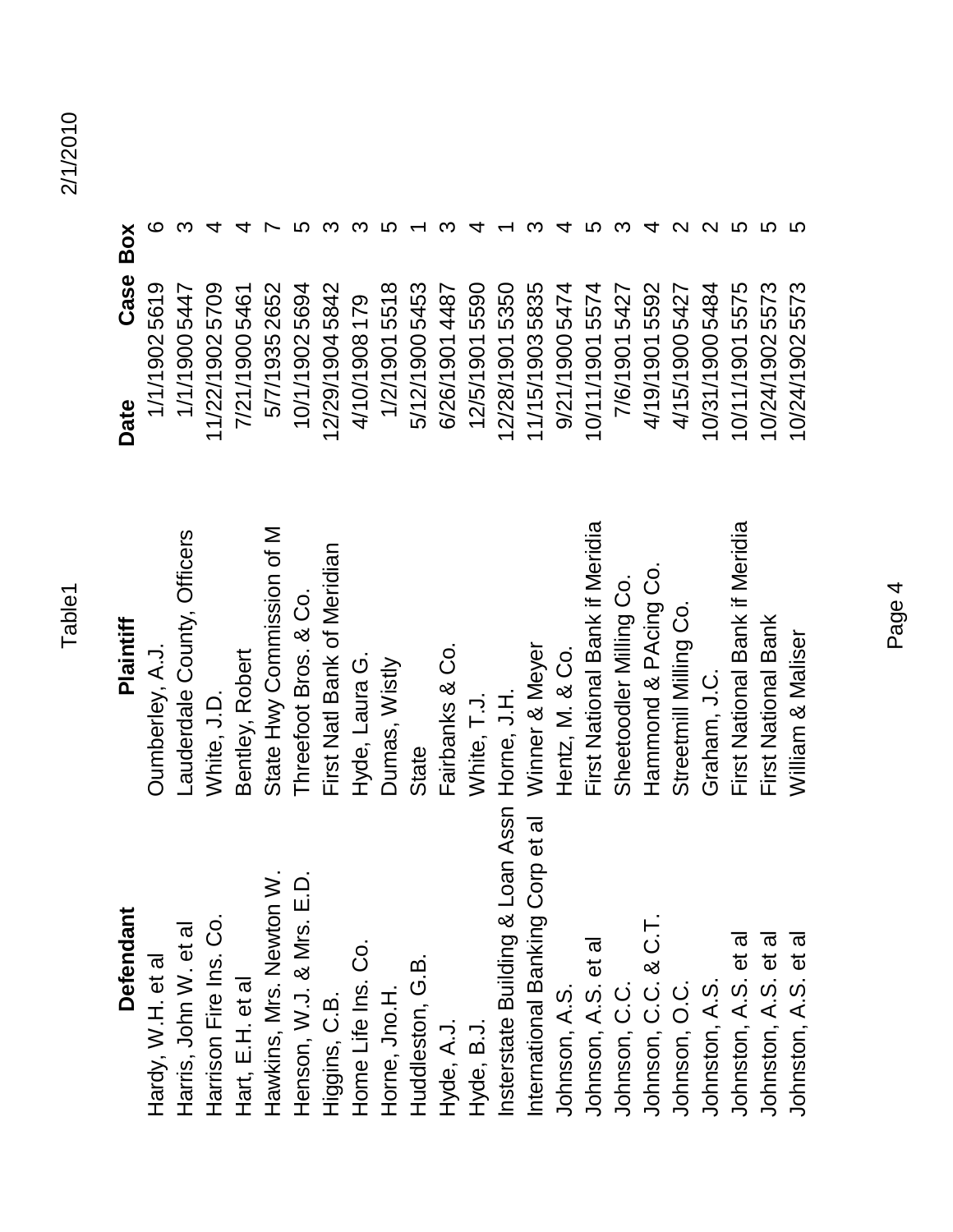## **Defendant**

Magge, G.L. & Co. Mayer Bros. Drug Co. (The) 2/11/1903 5638 Lauderdale Cotton Oil Co. Lyons, A.J. & Co. et al ewis, W.W. & J.A. Magge, G.L. & Co. Knights of Damon **Knights of Damon** Kennedy, John E. Kearney, M. et al Lutz, John T. Jr. V & O RR Co.<br>M & O RR Co.<br>M & O RR Co.<br>M & O RR Co.<br>M & O RR Co.<br>M & O RR Co. Jones, Preston Lackey, J.W. Jones, Frank Keeton, A.J. Joseph, Joe Jones, T.M. Lock et al

### Jones, Frank Kynard, T.C. 10/28/1904 5827 4 Jones, Preston Keeton Co. (The) 69/10/1901 5615 5 Jones, T.M. Picett, L.B. 7/12/1901 5566 5 Joseph, Joe Sharp, W.E. 3/11/1902 5562 5 Kearney, M. et al Meridian, City of particle of 19/9/1901 5572 5 Keeton, A.J. Dicks, Finaly & Co. 3/12/1900 5038 3 Kennedy, John E. Lewis, J.A. 1.A. 1.A. 12/5/1900 5506 1 Knights of Damon Saylor, Mrs. P.A. 4/13/1900 5394 4 Lackey, J.W. Winner & Meyer 3/28/1900 5416 3 Lauderdale Cotton Oil Co. Lewis, W.W. 8/14/1900 5468 4 Lewis, W.W. & J.A. Southern Bank (The) 6<br> Lock et al  $J$ ones, S.R.  $\overline{A}$ . Lutz, John T. Jr. Evans Snider Buell Co. 3/27/1900 5418 3 Lyons, A.J. & Co. et al Lauderdale County, Officers 1/1/1900 5447 3 M & O RR Co. Cockran, C.W. C.W. C.W. C.W. 9/1/1900 5471 3 M & O RR Co. Mitchell, Dan 8/29/1903 5811 5 M & O RR Co. Gilmore, Fannie 10/5/1908 5888 6 M & O RR Co. Trussell, Matthew 10/16/1903 5893 6 M & O RR Co. Gilmore, Fannie 10/5/1904 5889 6 M & O RR Co. Randle, H.L. 10/3/1904 5833 4 M & O RR Co. Linton, J.M. 4/15/1903 5775 3 Knights of Damon Saylor, Mrs. P.A. 6/14/1901 5394 2 **Defendant Plaintiff Date Case Box** Lauderdale County, Officers Mayer Bros. Drug Co. (The) Evans Snider Buell Co. Southern Bank (The) Meridian, City of<br>Dicks, Finaly & Co. Plaintiff Trussell, Matthew Winner & Meyer<br>Lewis, W.W. Keeton Co. (The) Saylor, Mrs. P.A. Saylor, Mrs. P.A. Gilmore, Fannie Gilmore, Fannie Cockran, C.W. Mitchell, Dan Kynard, T.C. Picett, L.B.<br>Sharp, W.E. Lewis, J.A. Jones, S.R. Randle, H.L. inton, J.M.

| Box      |                                      |                                  |                                                   |                               |                                                                                |                                                           |                               |                          |              |                         |                         |                                                                          |                         |                                                     |                   |                                                            |                                                                       |                                                 |                                               |                                                            |                                        |                                                             |                            |
|----------|--------------------------------------|----------------------------------|---------------------------------------------------|-------------------------------|--------------------------------------------------------------------------------|-----------------------------------------------------------|-------------------------------|--------------------------|--------------|-------------------------|-------------------------|--------------------------------------------------------------------------|-------------------------|-----------------------------------------------------|-------------------|------------------------------------------------------------|-----------------------------------------------------------------------|-------------------------------------------------|-----------------------------------------------|------------------------------------------------------------|----------------------------------------|-------------------------------------------------------------|----------------------------|
| Φ<br>Cas | $\mathbf{\Omega}$<br>58<br>တ         | ഗ<br>ဖ<br>ഥ<br>$\circ$<br>တ      | ဖ<br>$\tilde{=}$ $\Phi$<br>5<br>ഗ<br>$\circ$<br>တ | ပ<br>5<br>ഥ<br>$\circ$<br>တ   | $\overline{\phantom{0}}$<br>ίΩ<br>ഗ<br>$\circ$<br>တ                            | $\frac{8}{3}$<br>$\ddot{\mathbf{Q}}$<br>ഗ<br>$\circ$<br>တ | 506<br>ပ<br>0<br>$\circ$<br>တ | 394<br>ഥ<br>$\circ$<br>တ | $\circ$<br>တ | $\circ$<br>$\circ$<br>တ | $\circ$<br>$\circ$<br>တ | 5394<br>5416<br>5468<br>5424<br>$\overline{\phantom{0}}$<br>$\circ$<br>တ | $\circ$<br>$\circ$<br>တ | $\infty$<br>5447<br>5447<br>$\circ$<br>$\circ$<br>တ | 0<br>$\circ$<br>တ | $\overline{\phantom{0}}$<br>547<br>$\circ$<br>$\circ$<br>თ | $\overline{\phantom{a}}$<br>$\overline{ }$<br>58<br>ო<br>$\circ$<br>တ | 88<br>$\infty$<br>ഹ<br>$\infty$<br>$\circ$<br>တ | ო<br>Õ<br>$\infty$<br>ഹ<br>ო<br>0<br>$\sigma$ | တ<br>$\infty$<br>$\infty$<br>ഗ<br>4<br>$\circ$<br>$\sigma$ | ო<br>က<br>$\infty$<br>ഗ<br>₹<br>O<br>တ | 5<br>$\overline{\phantom{0}}$<br>$\sim$<br>ഥ<br>ო<br>0<br>တ | ∞<br>ო<br>ဖ<br>ഥ<br>ო<br>တ |
|          | $\overline{\phantom{0}}$<br>$\infty$ | ᅮ<br>$\frac{1}{2}$ $\frac{1}{2}$ | $\overline{\phantom{0}}$<br>১ ম                   | $\overline{ }$<br>$\sum$<br>ო | $\overline{\phantom{0}}$<br>$\widetilde{\mathcal{O}}$<br>$\sum_{i=1}^{\infty}$ |                                                           |                               |                          |              |                         |                         |                                                                          |                         |                                                     |                   |                                                            |                                                                       |                                                 | 0/5/1<br>//16/1                               | $\overline{\phantom{0}}$                                   | $\overline{\phantom{m}}$<br>10/5/      | 4/15/1                                                      | $\overline{\phantom{0}}$   |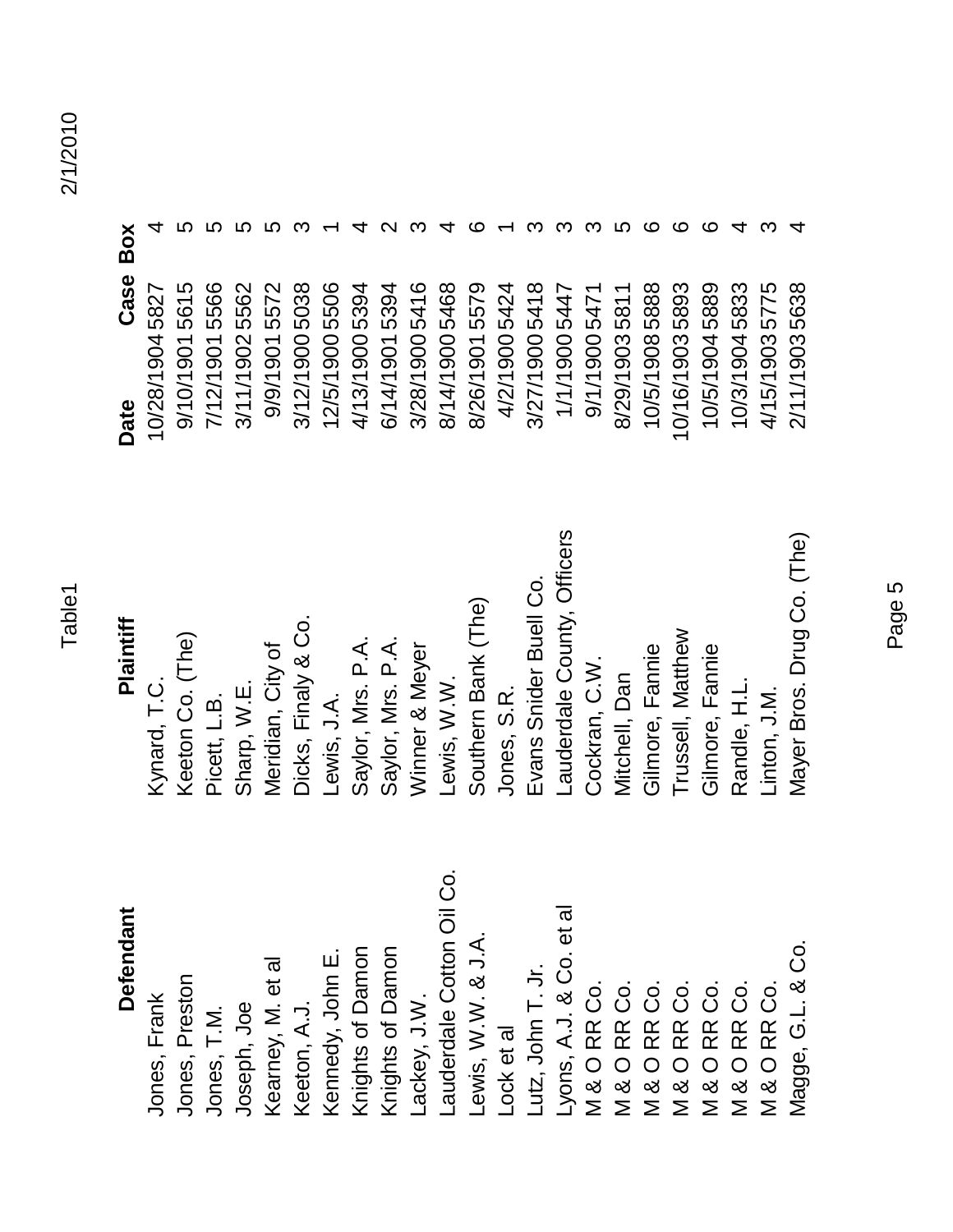| IJ |  |
|----|--|
|    |  |
|    |  |
|    |  |

| Defendant                                           | Plaintiff                   | Case Box<br>Date |  |
|-----------------------------------------------------|-----------------------------|------------------|--|
| Martin, Mrs. R.                                     | Varmorman, Mrs. E.J.        | 7/2/1900 5300    |  |
| Martin, T.E.                                        | Meridian Fertilizer Factory | 12/14/19045979   |  |
| May, J.M. et al                                     | Buchanan, J.S. et al        | 12/7/19135843    |  |
| McBride, W.D. et al                                 | Catlett, W.S.               | 4/25/1905 5950   |  |
| McMurry, W.S.                                       | Carney, G.H.                | 8/4/19045924     |  |
| McWhorter, Ross & Catherine                         | Shumate, John               | 2/28/1900 5406   |  |
| McWilliams, M.L. & Co.                              | Lyons, A.J. & Co.           | 2/28/19005404    |  |
| McWilliams, M.L. & Co.                              | Lyons, A.J. & Co.           | 2/28/19005405    |  |
| Ins. Co.<br>Mechanis & Traders I                    | Peoples Savings Bank        | 12/3/19035845    |  |
| Melton, J.N.                                        | Doty, L.H.                  | 4/6/19015554     |  |
| Meridian Coffin Co. (The)                           | Mazingo, W.H.               | 4/9/1906157      |  |
| Meridian Cotton Mills                               | McIntosh, J.W.              | 1/15/19005443    |  |
| Meridian Cotton Mils                                | Bowe, Kate                  | 1/27/19005445    |  |
| Meridian Electric Light Railway C Parker, M. E.C.   |                             | 10/7/19015587    |  |
| Meridian Electric Light Railway C Parker, Mrs. E.C. |                             | 8/30/19015596    |  |
| Meridian Furniture Factory et al                    | New Orleans Cypress Lumb    | 4/2/19005101     |  |
| Meridian Light & Railway Co.                        | Johnson, A.M.               | 9/1/1905 6069    |  |
| Meridian Light Co.                                  | Hyde, B.F.                  | 12/2/1902 5715   |  |
| Meridian National Bank et al                        | Kamper, John Trucking and   | 3/30/1900 5452   |  |
| Meridian Stree Railway & Electri                    | Coleman, Mrs. L.            | 6/16/1900 5441   |  |
| Meridian Street Railway & Power State               |                             | 1/24/19055237    |  |
| Meridian Street Railway & Power Hammersly, Raph     |                             | 1/5/1900 5326    |  |
| Meridian, City of                                   | O'Donnell, John             | 7/12/19005456    |  |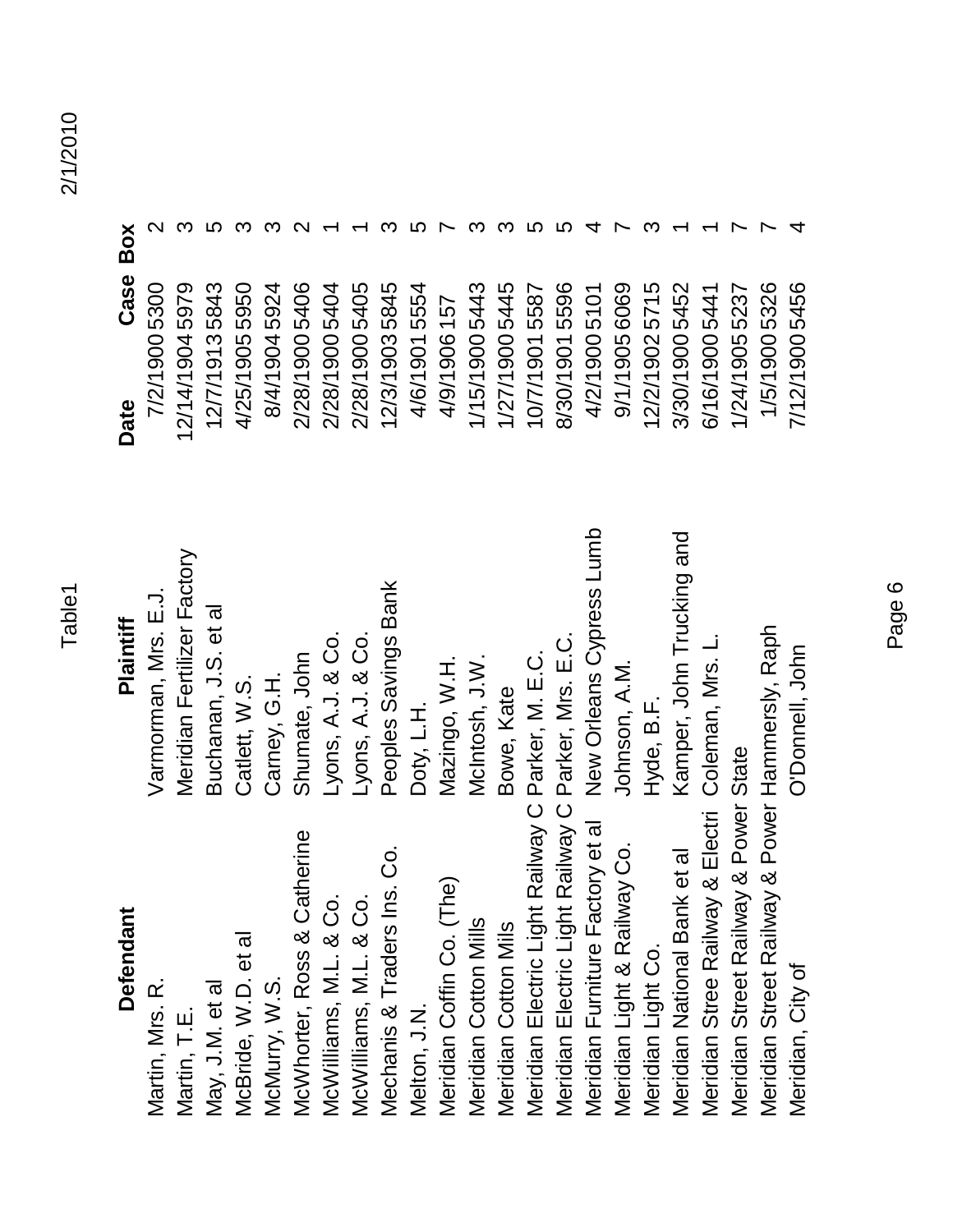| <b>Defendant</b>                                | Plaintiff                      | Date           | Box<br>Case |                         |
|-------------------------------------------------|--------------------------------|----------------|-------------|-------------------------|
| Meridian, City of                               | Meridian Gas Light Co.         | 2/19/19005412  |             | $\overline{\mathsf{C}}$ |
| Meridian, City of                               | McBeath, John F.               | 1/2/1900 5513  |             | $\overline{\mathsf{C}}$ |
| Meridian, City of; Mayor of; Alder Brass, F.W.  |                                | 9/29/19045946  |             |                         |
| Meridian, Mayor, & Board oc Co                  | Stainback, Lola                | 1/4/1901 5219  |             |                         |
| Minge, J.H. & Son                               | George, A.H. & Co.             | 3/30/1900 5434 |             |                         |
| ত্ত<br>Minge, J.H. & Son et                     | Lewis, W W                     | 6/30/1900 5453 |             |                         |
| Moody, R.E.                                     | Jones Carothers Shoe Co.       | 3/29/1900 5422 |             |                         |
| Moore, J.R. et al                               | First National Bank if Meridia | 10/11/19015574 |             |                         |
| Mosly, Alex                                     | AL & Vicksburg RR Co.          | 9/21/19005476  |             |                         |
|                                                 | Scott, Bill                    | 2/5/19055958   |             | ഥ                       |
| MS Cotton Oil Co.<br>MS Door Factory            | First National Bank of Sumer   | 10/21/19015585 |             |                         |
| MS Door Factory                                 | Chattanooga National Bank      | 8/30/1901      | 5583        |                         |
| MS Door Factory                                 | First National Bank of Meridi  | 8/30/1901 5584 |             |                         |
| MS Door Factory                                 | First National Bank of Meridi  | 9/23/19015604  |             |                         |
| MS Door Factory (The)                           | Milner & Jetting Co.           | 8/23/1901 5577 |             |                         |
| <b>MS Fire Assn</b>                             | Sullivan, Annie M.             | 12/31/19045948 |             |                         |
| Murphree, M.T.                                  | Solomon, Mrs. Fannie L.        | 1/9/1903 112   |             |                         |
| National Fire Ins. Co. of Hartford              | Bostick, T.J. & Sons           | 12/3/19035848  |             |                         |
| National Mutual B & L Assn.                     | Gressette, A.                  | 4/17/19015556  |             | ဖ                       |
| National Mutual Building Loan A Wilson, John M. |                                | 5/14/1900 5353 |             |                         |
| Neely, J.D. et al                               | Coleman, S.S.                  | 3/2/19015531   |             | LO                      |
| are Co.<br>Neville, Meyer Hardw                 | Gurley Saddlery Co             | 7/2/19045917   |             | က                       |
| News Publ. Co.                                  | Meridian Gas Light Co.         | 10/3/1900 789  |             | က                       |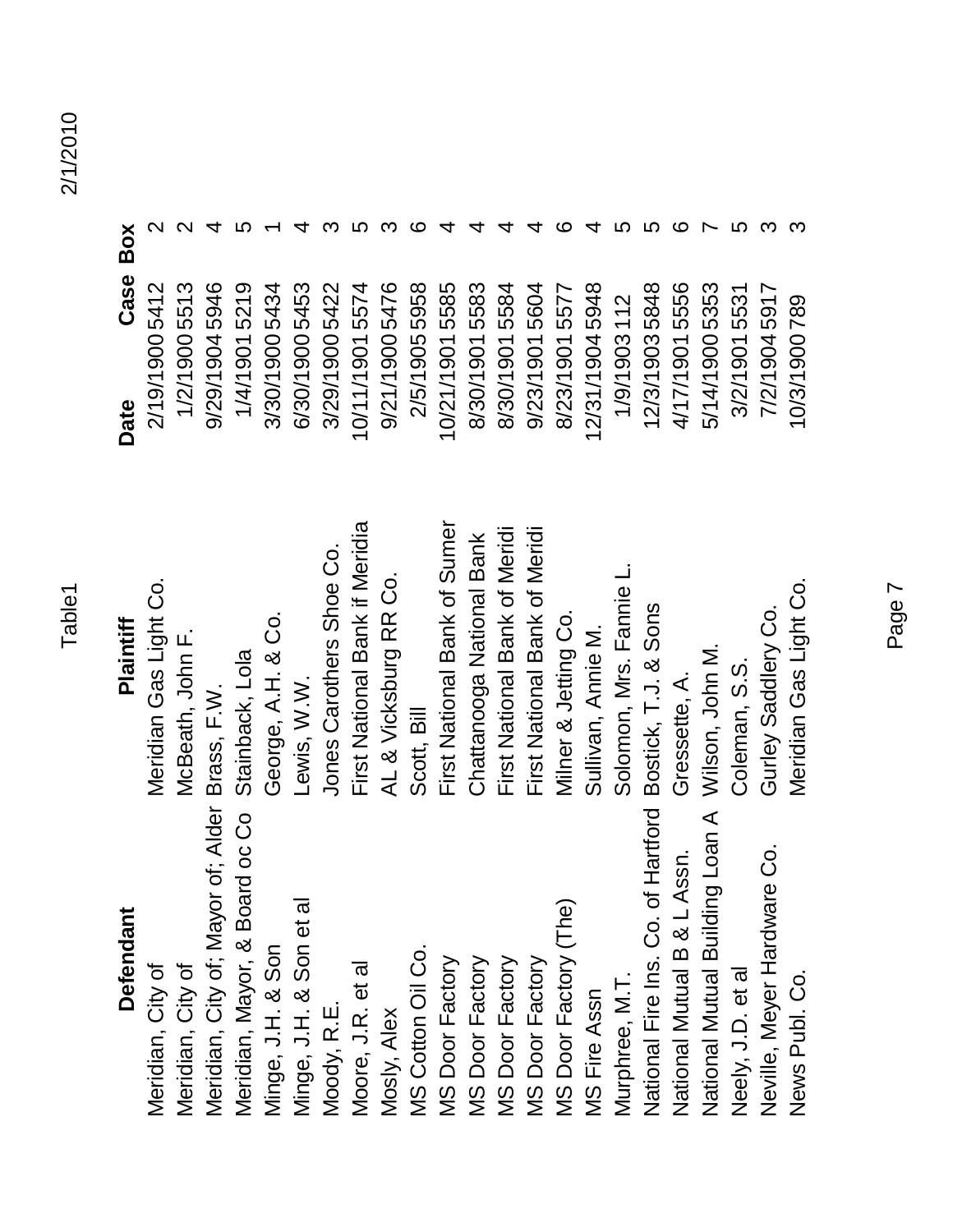| Defendant                                                                                                                                                                | Plaintiff                    | Date            | Case Box |          |
|--------------------------------------------------------------------------------------------------------------------------------------------------------------------------|------------------------------|-----------------|----------|----------|
| Nichols, John & Betsy                                                                                                                                                    | Collins, N.M.                | 4/7/19035789    |          |          |
| Nilson, Walter                                                                                                                                                           | Williams, Tom                | 10/29/1902 5722 |          | ဖ        |
|                                                                                                                                                                          | Dennis, Monroe               | 1/5/1903        |          |          |
|                                                                                                                                                                          | Munlyn, R.L.                 | 10/1/19025695   |          |          |
|                                                                                                                                                                          | Fairchild, George W          | 10/3/1904557    |          |          |
|                                                                                                                                                                          | AGSRRCO.                     | 4/2/19025658    |          | ഥ        |
| NO & NE RR Co.<br>NO & NE RR Co.<br>NO & NE RR Co.<br>NO & NE RR Co.<br>NO & NE RR Co.<br>NO & NE RR Co.<br>NO NE RR CO.<br>NO NE RR CO.<br>NO NE RR CO.<br>NO NE RR CO. | Eure, J.B. et al             | 4/8/19015547    |          |          |
|                                                                                                                                                                          | $H_0$ lz, S.S.               | 4/6/19015555    |          |          |
|                                                                                                                                                                          | Godwin, Luther               | 1/27/1900 5407  |          |          |
|                                                                                                                                                                          | Jones, J.W.                  | 3/9/1900 5407   |          |          |
|                                                                                                                                                                          | Larkin, C.A. et al           | 10/15/190460    |          |          |
|                                                                                                                                                                          | Gerby, F.J. et al            | 10/15/190460    |          |          |
|                                                                                                                                                                          | Shirley, Mrs. Anna           | 11/20/19015545  |          |          |
|                                                                                                                                                                          | Covert Furniture Factory     | 12/28/1900 5509 |          |          |
| O'Donnell, John<br>O'Fluien, Will et al                                                                                                                                  | Meridian, City of            | 2/17/1900 5411  |          |          |
|                                                                                                                                                                          | Meridian, City of            | 9/9/19015572    |          |          |
| Odom, W.B.                                                                                                                                                               | Pool, A.P.                   | 9/23/1926 292   |          |          |
| Oliver, Albert et al                                                                                                                                                     | Grant, M.R.                  | 8/22/19035808   |          |          |
| Ormond, Mrs. E. J.                                                                                                                                                       | Meridian Lauderdale Industri | 7/20/1904       |          | ထ        |
| Palace Amusemen Co                                                                                                                                                       | Barber, J.W.                 | 4/16/1909 6426  |          |          |
| Parke, F.M. et al                                                                                                                                                        | Buchanan, J.S. et al         | 12/7/19135843   |          |          |
| Patton, Eddie (appeal transcripts State                                                                                                                                  |                              | 7/18/1946 4539  |          | $\infty$ |
| Payne, W.W. & B.E.                                                                                                                                                       | Lott, Mattie H.              | 11/1/19035605   |          |          |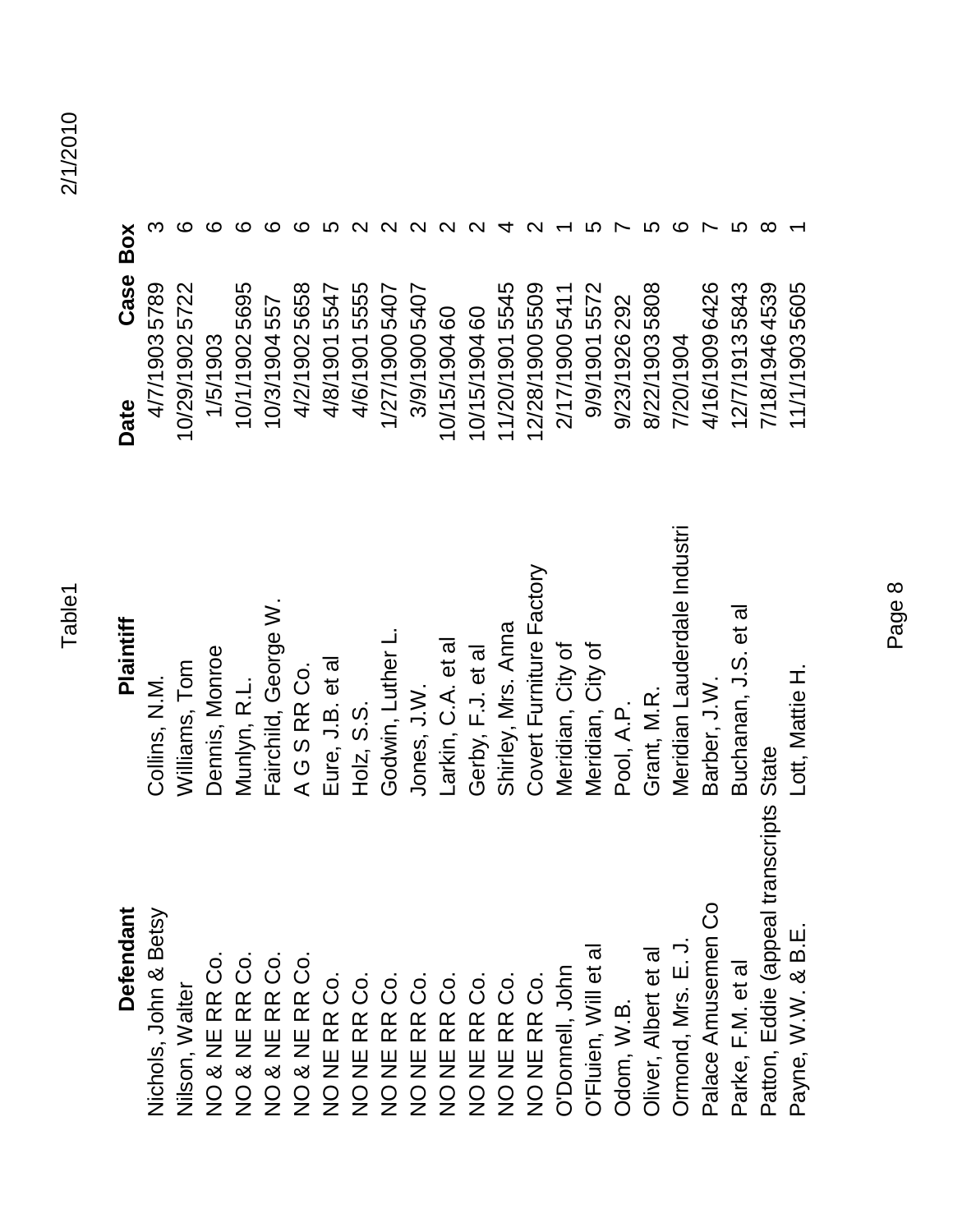| ω      |
|--------|
|        |
| o.     |
| ŋ<br>L |
|        |

| Defendant                          | Plaintiff                  | Date            | Case Box |
|------------------------------------|----------------------------|-----------------|----------|
| Perrellaux, E.F.                   | Meridian, City of          | 1/5/19015524    |          |
| Perrellaux, E.F. & Co.             | Meridian, City of          | 10/2/19025703   |          |
| Perry, D.U.                        | JSL Battery Inc.           | 1/6/1936 2875   |          |
| Pierce, John                       | Clarke, J.W.               | 3/29/19055698   |          |
| et al<br>Pike, Charles W. & Co.    | Meyer & Winner             | 11/15/19035835  |          |
| Planters Cotton Oil Co.            | Wellex Mfg. Co.            | 3/13/1902 5581  |          |
| Pogue, James                       | AL & Vicksburg RR Co.      | 9/21/19005478   |          |
| Post Publishing Co. et a           | Williams, F.W. Agency      | 8/21/1900 5491  |          |
| Pringle, Dred et al                | Brahan, F.V.               | 8/6/1900 5467   |          |
| Pullman Palace Car Co.             | Jones, Mrs. S.W.           | 4/2/19025655    |          |
| Pullman Palace Car Co.             | Camron, Mrs. Rosa          | 9/25/1900 5482  |          |
| Reynolds, H.S.                     | Funkenstien, L.            | 1/19/19005400   |          |
| Reynolds, N.L.                     | Faukiustine, L.            | 5/24/1901       |          |
| Roseborough, J.C.G.                | Moody, W.L.                | 12/24/1901 5442 |          |
| Rosenbaum, D. & Sons               | Hays, B.J.                 | 7/21/19025689   |          |
| Rubush, C.M.                       | A&VRRCo                    | 1/2/1900 5579   |          |
| Russell, Mrs. A.G. et al           | Grant, M.R.                | 8/22/19035808   |          |
| See also Dicks, Finaly & Co.       | Finaly Dicks & Co.         |                 |          |
| See also Evans Snider Buell Co.    | Buell Evans Snider Co.     |                 |          |
| See also Evans Snider Buell Co.    | Snider Buell Evans Co.     |                 |          |
| Piano &<br>See also French, Jesse  | Jesse French Piano & Orego |                 |          |
| Felt Sho<br>See also Green, Daniel | Daniel Green Felt Shoe Co. |                 |          |
| See also Jones, Whiston & Co.      | Whiston Jones & Co.        |                 |          |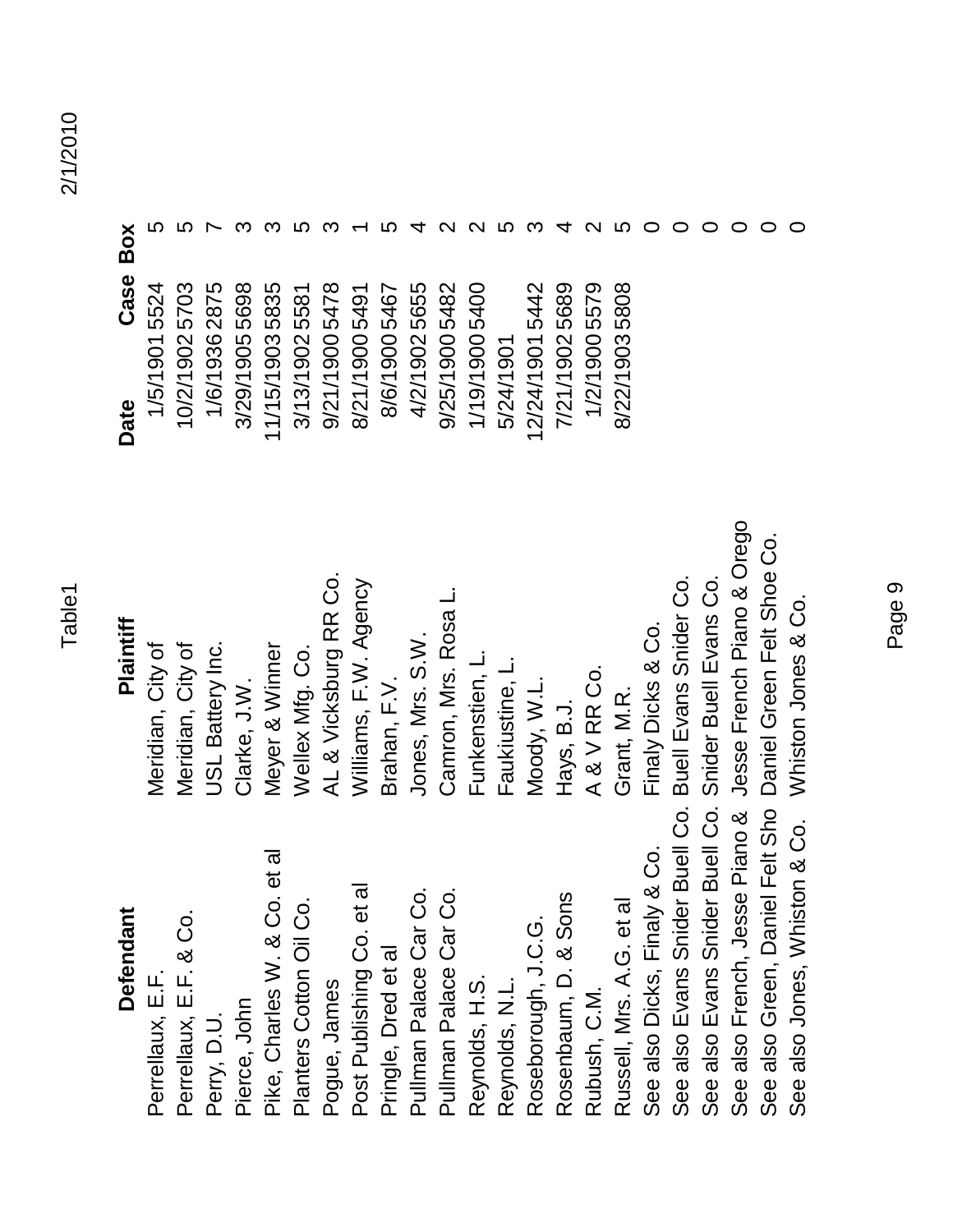| w      |  |
|--------|--|
|        |  |
| г<br>ŗ |  |
|        |  |

| Defendant                                                  | Plaintiff                  | Date | Case Box       |  |
|------------------------------------------------------------|----------------------------|------|----------------|--|
| See also Neville, Meyer Hardwar Meyer Neville Hardware Co. |                            |      |                |  |
| See also Suttle & Mars                                     | Mars & Suttle              |      |                |  |
| See also Whiteman & Barnes Mf                              | Barnes & Whiteman Mfg. Co. |      |                |  |
| See also William & Maliser                                 | Maliser & William          |      |                |  |
| See also Winner & Meyer                                    | Meyer & Winner             |      |                |  |
| See also Winner & Meyer                                    | Meyer & Winner             |      |                |  |
| Sheffield, A. et al                                        | Jones, S.R.                |      | 4/2/1900 5424  |  |
| Shumate, F.M.                                              | Meridian, City             |      | 4/10/19011058  |  |
| Shumate, H.F.                                              | Meridian, City of          |      | 12/1/1900 5505 |  |
| Smith, W.E. et al                                          | Culpeper, J.H              |      | 3/11/19015565  |  |
| Snowden, W.L.                                              | Cunningham, C.H.           |      | 1/2/19005413   |  |
| So. Home Corp.                                             | Pool, O.P.                 |      | 6/17/1905 6036 |  |
| Southern Lumber Co.                                        | Knight, Mrs. M. Morris     |      | 5/24/1905 5926 |  |
| Staplers, G.M.                                             | Whiteman & Barnes Mfg. Co. |      | 10/1/19025735  |  |
| Star Compress & Warehouse Co Kinard, T.C.                  |                            |      | 7/27/19005480  |  |
| Stout, W.C.                                                | French, Jesse Piano & Oreg |      | 12/3/19035718  |  |
| Stovall, F.B. & Co. et al                                  | <b>United States</b>       |      | 12/3/1903 5522 |  |
| Suttle & Mars                                              | Coleman, S.S.              |      | 1/27/19005446  |  |
| Taft, Charles H. et al                                     | State                      |      | 1/24/1905 5237 |  |
| Tartt, E.                                                  | Binns, Luther              |      | 3/7/1905 5961  |  |
| Taylor, G.C. & Co.                                         | Lloyd, L.A.                |      | 9/19/1945955   |  |
| Terry, Mrs. Onie                                           | Meridian National Bank     |      | 9/7/19015596   |  |
| Terry, Mrs. Oriana                                         | Suttle & Mars              |      | 9/28/1901 5607 |  |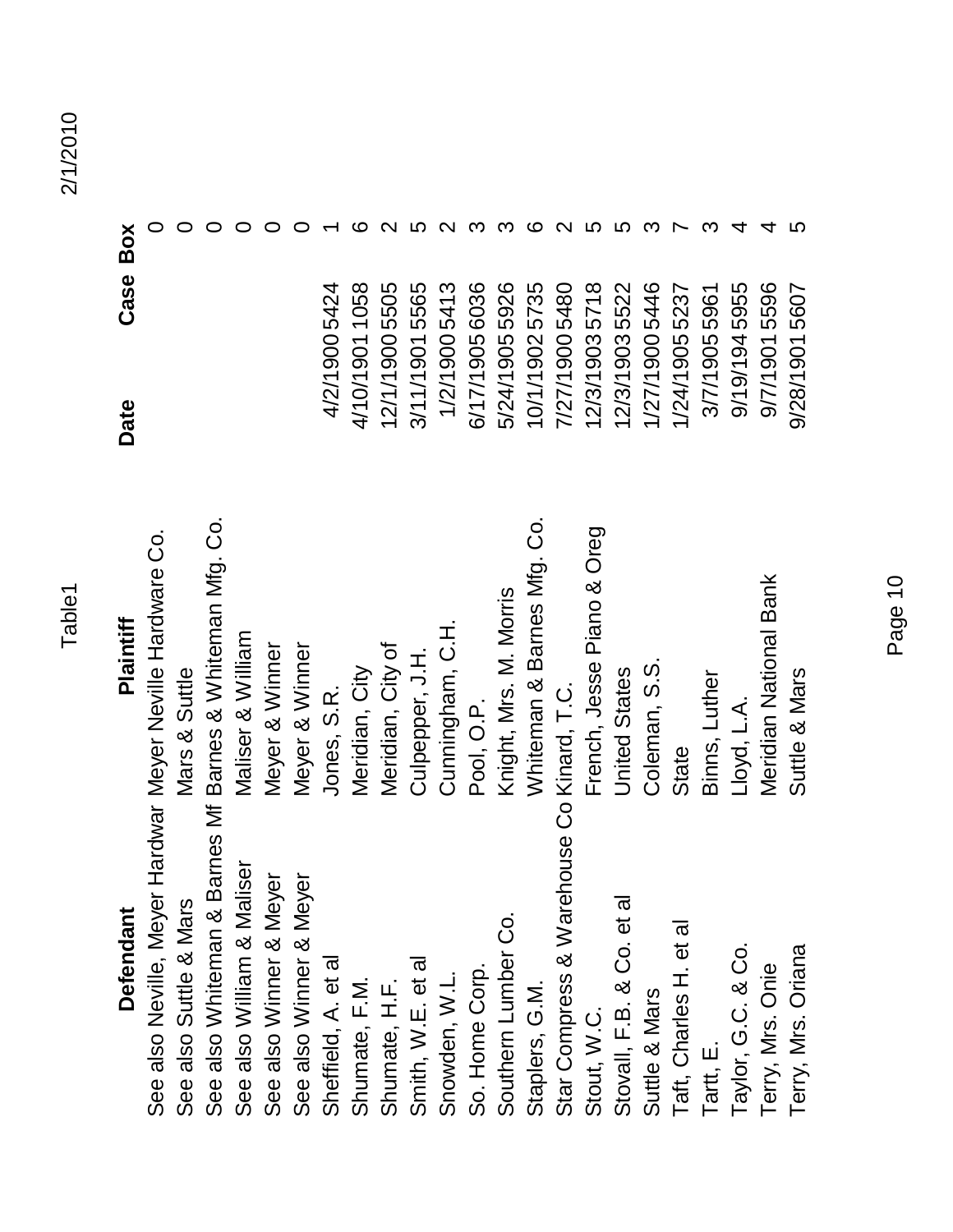## **Defendant**

Western Union Telegraph Co. Western Union Telegram Co. US Fidelity & Guarantee Co. Western Unio Tel. Co. Waldrup, Jno. W. et al Wagner & Wagner Williams, J.R. et al Waddle, R.S. et al Washington, Lou Vaugn, L.B. et al Wilcox, Cornelia Winner & Meyer White, T.J. et al Whitaker, J.W. Vance, Robert Williamson, J Wilmoth, S.B. Walker, J.P. Watts, C.H. Webb, S.J. Webb, S.J. Webb, S.J. White

### Vance, Robert German, Mrs. L.C. 4/6/1903 5216 1 Vaugn, L.B. et al State State State 8/14/1900 5387 2 Waddle, R.S. et al Meridian, City of 2/17/1900 5409 2 Wagner & Wagner McGregor, Jno. D. 7/23/1900 5462 2 Waldrup, Jno. W. et al First National Bank if Meridia 10/11/1901 5575 5 Walker, J.P. Walker, Mrs. D.C. 5/6/1904 5916 6 Washington, Lou Meridian, City of 6/25/1901 1059 6 Watts, C.H. Jones, Whiston & Co. 66 a. 2/22/1900 5510 5510 5510 Webb, S.J. Green, Daniel Felt Shoe Co. 5/20/1901 5560 5/300 Webb, S.J. Melfred Shoe Co. 5/9/1901 5559 6 Webb, S.J. Excelsion Shoe Co. 68/27/1901 5576 5 Western Unio Tel. Co. Griffin, G.A. 8/29/1900 5525 1 Western Union Telegram Co. Williams, W.W. 10/19/1905 6040 6 Western Union Telegraph Co. Winders, W.L. 4/3/1903 5663 6 Whitaker, J.W. Coleman, S.S. 12/4/1903 5831 6 White Green & Sons Green & Sons 3/4/1902 5641 6 White, T.J. et al Meridian, City of 1/22/1900 5401 1/2010 1 Wilcox, Cornelia Houston, M.H. 9/17/1901 5599 3 Williams, J.R. et al Meridian, City of 1/22/1900 5401 1/2010 Williamson, J McNeil, M.J.E. 11/3/1902 5642 6 Wilmoth, S.B. Samuel, A.G. **C. Samuel, A.G. 36** Winner & Meyer Meyer S. D. E.C. 9/29/1902 5690 6 US Fidelity & Guarantee Co. Mayatt, J.A. 4/2/1900 5426 3 First National Bank if Meridia Green, Daniel Felt Shoe Co. Jones, Whiston & Co. Excelsion Shoe Co. Plaintiff German, Mrs. L.C. Walker, Mrs. D.C. McGregor, Jno. D. Melfred Shoe Co. Meridian, City of Meridian, City of Griffin, G.A.<br>Williams, W.W. Meridian, City of Meridian, City of Winders, W.L. Coleman, S.S. Green & Sons McNeil, M.J.E. Williams, E.C. Houston, M.H. Samuel, A.G. Mayatt, J.A. State

| Defendant          | Plaintiff                      | Date            | Case Box |   |
|--------------------|--------------------------------|-----------------|----------|---|
| & Guarantee Co.    | Mayatt, J.A.                   | 4/2/1900 5426   |          |   |
| bert               | German, Mrs. L.C.              | 4/6/19035216    |          |   |
| let al.            | State                          | 8/14/1900 5387  |          |   |
| S. et al           | Meridian, City of              | 2/17/19005409   |          |   |
| <b>Nagner</b>      | McGregor, Jno. D.              | 7/23/1900 5462  |          |   |
| no. W. et al       | First National Bank if Meridia | 10/11/19015575  |          |   |
|                    | Walker, Mrs. D.C.              | 5/6/19045916    |          |   |
| uon                | Meridian, City of              | 6/25/1901 1059  |          |   |
|                    | Jones, Whiston & Co.           | 12/22/1900 5510 |          |   |
|                    | Green, Daniel Felt Shoe Co     | 5/20/1901 5560  |          |   |
|                    | Melfred Shoe Co.               | 5/9/1901 5559   |          |   |
|                    | Excelsion Shoe Co.             | 8/27/19015576   |          |   |
| nio Tel. Co.       | Griffin, G.A.                  | 8/29/1900 5525  |          |   |
| nion Telegram Co.  | W.W. Williams, W.W.            | 10/19/19056040  |          |   |
| nion Telegraph Co. | Winders, W.L.                  | 4/3/19035663    |          |   |
| $\sum$             | Coleman, S.S.                  | 12/4/19035831   |          |   |
|                    | Green & Sons                   | 3/4/19025641    |          |   |
| et al              | Meridian, City of              | 1/22/1900 5401  |          |   |
| melia              | Houston, M.H.                  | 9/17/19015599   |          |   |
| R. et al.          | Meridian, City of              | 1/22/1900 5401  |          |   |
| ר<br>-             | McNeil, M.J.E.                 | 11/3/1902 5642  |          |   |
| <u>ی</u>           | Samuel, A.G.                   | 4/11/19015536   |          |   |
| <b>leyer</b>       | Williams, E.C.                 | 9/29/19025690   |          | ဖ |